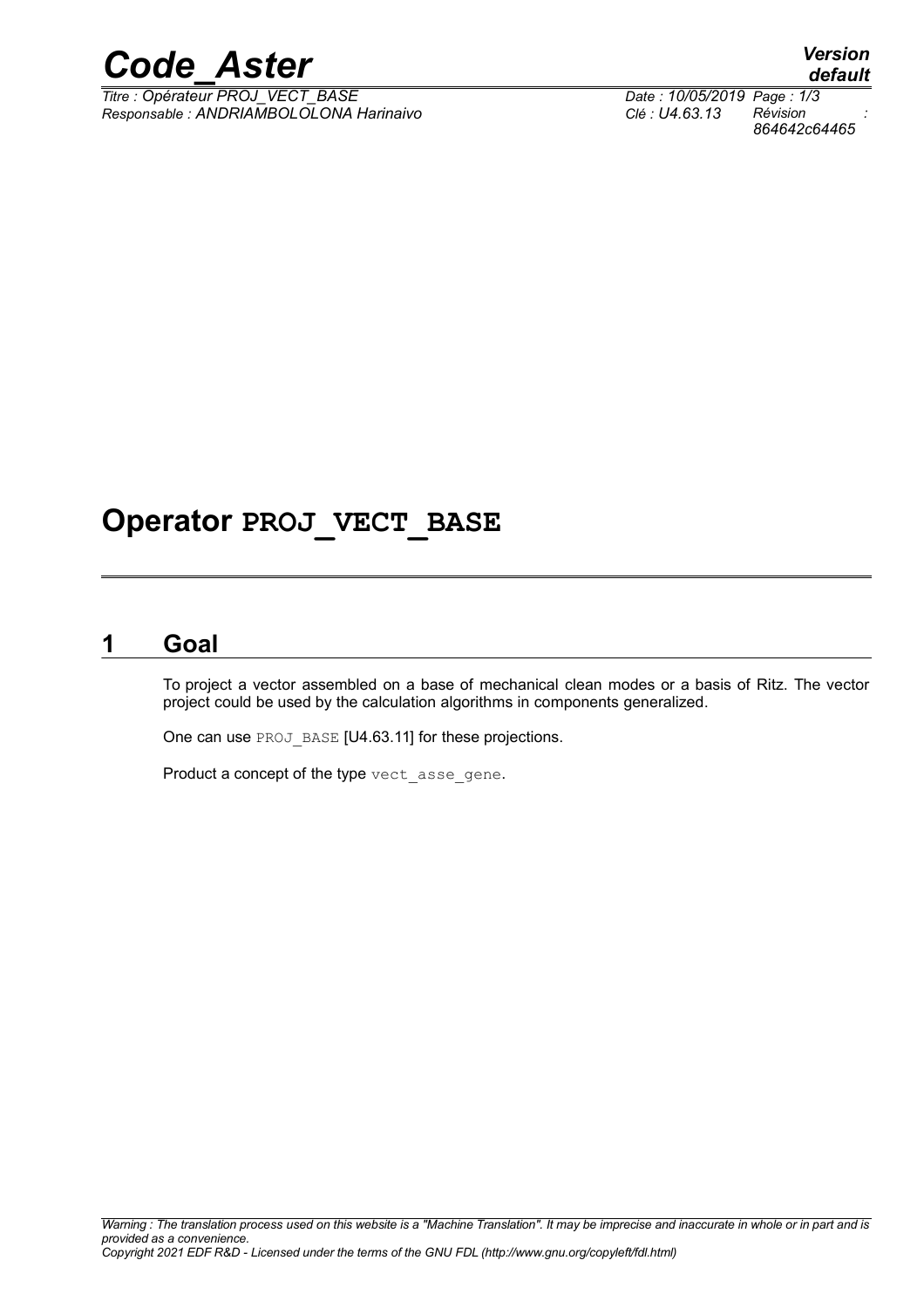# *Code\_Aster Version*

*Titre : Opérateur PROJ\_VECT\_BASE Date : 10/05/2019 Page : 2/3 Responsable : ANDRIAMBOLOLONA Harinaivo Clé : U4.63.13 Révision :*

*default*

*864642c64465*

## **2 Syntax**

vecgene [vect\_asse\_gene] = PROJ\_VECT\_BASE  $($   $\bullet$  BASE = Ba,  $/$  [mode meca] / [mode\_gene] ♦ NUME\_DDL\_GENE = nu\_gene, [nume\_ddl\_gene]  $\sqrt{VECT_A SSE}$  = goes, [cham\_no\_DEPL\_R] / VECT ASSE GENE =  $goes,$ [vect\_asse\_gene]  $\begin{array}{ccccccccc} \texttt{TYPE} & \texttt{VECT} & = & / & \texttt{YFORC} \end{array} \text{\LARGE ,}$ / 'DEPL', / 'QUICKLY', / 'ACCE' **)**